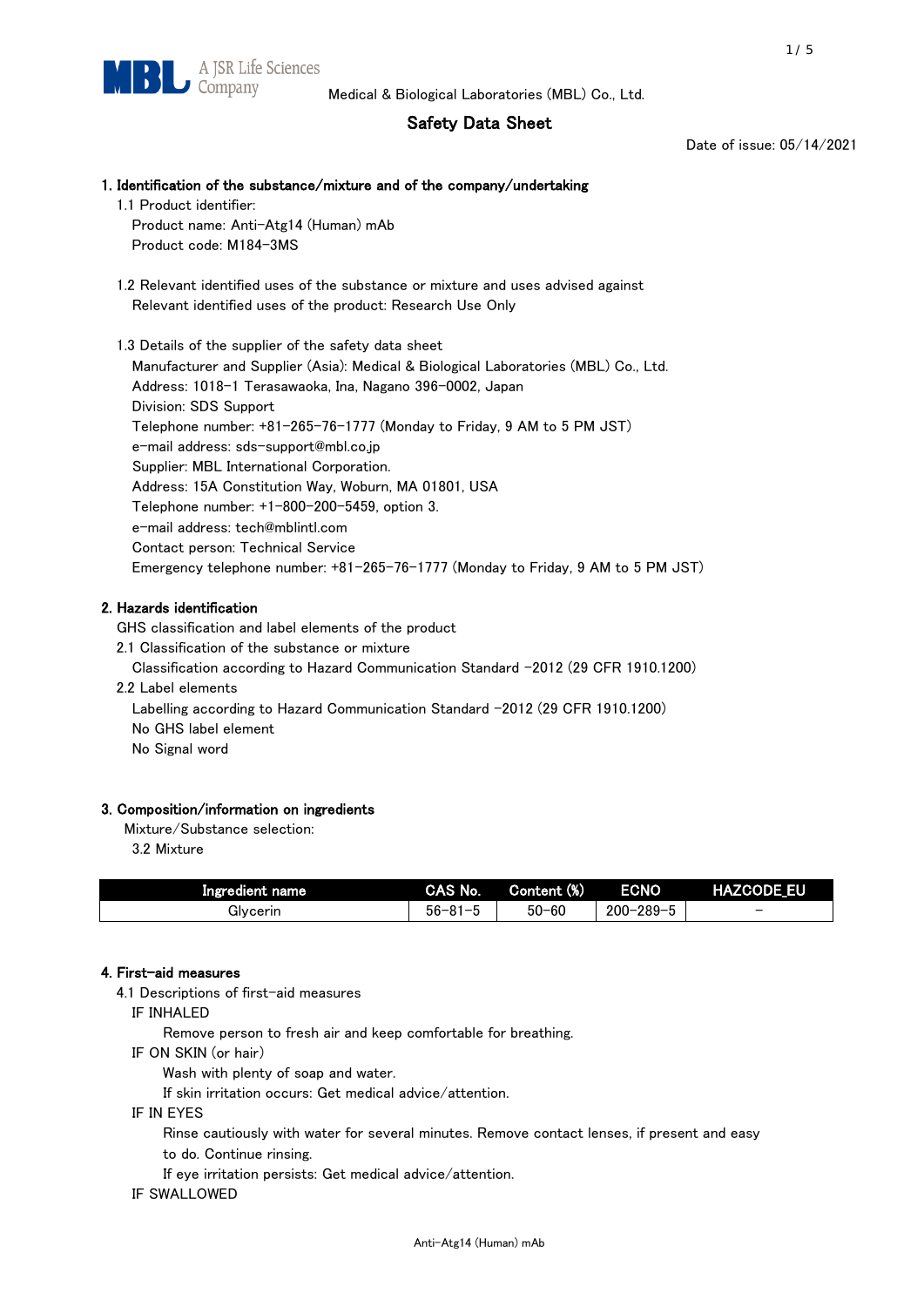Rinse mouth.

### 5. Fire-fighting measures

#### 5.1 Extinguishing media

Suitable extinguishing media

- Use appropriate extinguishing media suitable for surrounding facilities.
- Unsuitable extinguishing media

Unsuitable extinguishing media data is not available.

5.2 Specific hazards arising from the substance or mixture

Specific hazards arising from the substance or mixture is not available.

5.3 Advice for firefighters

Specific fire-fighting measures

Evacuate non-essential personnel to safe area.

### 6. Accidental release measures

 6.1 Personnel precautions, protective equipment and emergency procedures Wear proper protective equipment.

6.2 Environmental precautions

Prevent spills from entering sewers, watercourses or low areas.

6.3 Methods and materials for containment and cleaning up

 Absorb spill with inert material (dry sand, earth, et al), then place in a chemical waste container.

6.4 Reference to other sections

Refer to section 13

## 7. Handling and storage

 7.1 Precautions for safe handling Preventive measures (Safety treatments) Avoid contact with skin. Avoid contact with eyes. Safety measures data is not available. Any incompatibilities data is not available. Advice on general occupational hygiene Do not get in eyes, on skin, or on clothing. Do not eat, drink or smoke when using this product. Wash hands thoroughly after handling. 7.2 Storage Conditions for safe storage Keep container tightly closed.

Keep cool. Protect from sunlight.

Container and packaging materials for safe handling data is not available.

7.3 Specific end use(s)

Research use only.

#### 8. Exposure controls/personal protection

 8.1 Control parameters Adopted value Adopted value in ACGIH is not available. OSHA-PEL (Glycerin)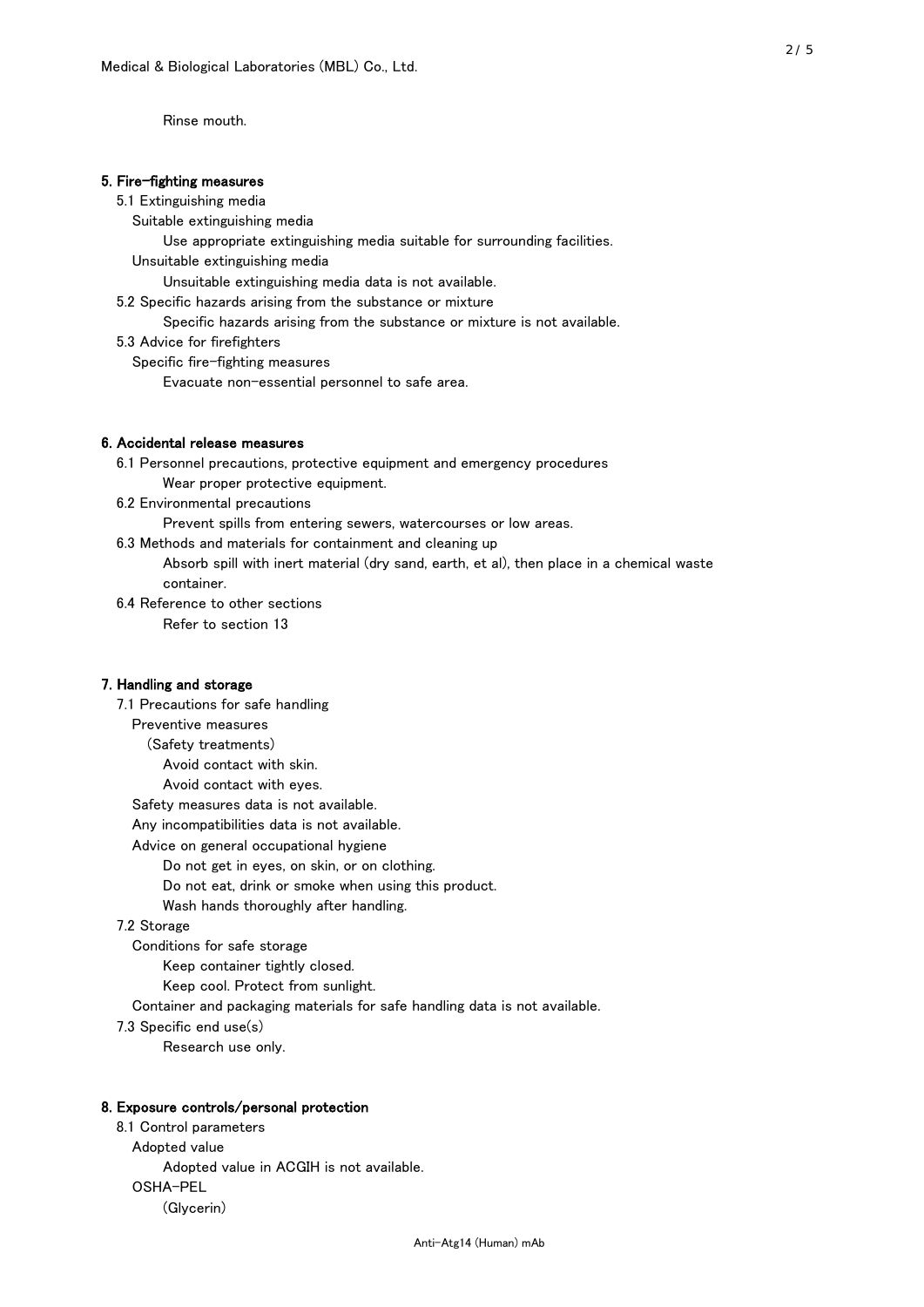TWA: 15mg/m3 (Total dust) TWA: 5mg/m3 (Respirable fraction) NIOSH-REL (Glycerin) See Appendix D 8.2 Exposure controls Appropriate engineering controls Do not use in areas without adequate ventilation. Washing facilities should be available. Individual protection measures Hand protection Wear protective gloves. Eye protection Wear eye/face protection. Skin and body protection Wear protective clothing.

## 9. Physical and Chemical Properties

 9.1 Information on basic physical and chemical properties Physical state: Liquid Color: Colorless Odor data is not available. Melting point/Freezing point data is not available. Boiling point or initial boiling point data is not available. Flammability (gases, liquids and solids) data is not available. Lower and upper explosion limit/flammability limit data is not available. Flash point data is not available. Auto-ignition temperature data is not available. Decomposition temperature data is not available. pH: Neutral Kinematic viscosity data is not available. Solubility: Water solubility: miscible Solubility in solvent data is not available. n-Octanol/water partition coefficient data is not available. Vapor pressure data is not available. Density and/or relative density data is not available. Oxidising properties data is not available. No Particle characteristics data is not available. 9.2 Other information Other information is not available. 10. Stability and Reactivity 10.1 Reactivity Reactivity data is not available. 10.2 Chemical stability Stable under normal storage/handling conditions. 10.3 Possibility of hazardous reactions

Possibility of hazardous reactions data is not available.

### 10.4 Conditions to avoid

Conditions to avoid data is not available.

#### 10.5 Incompatible materials

Incompatible materials data is not available.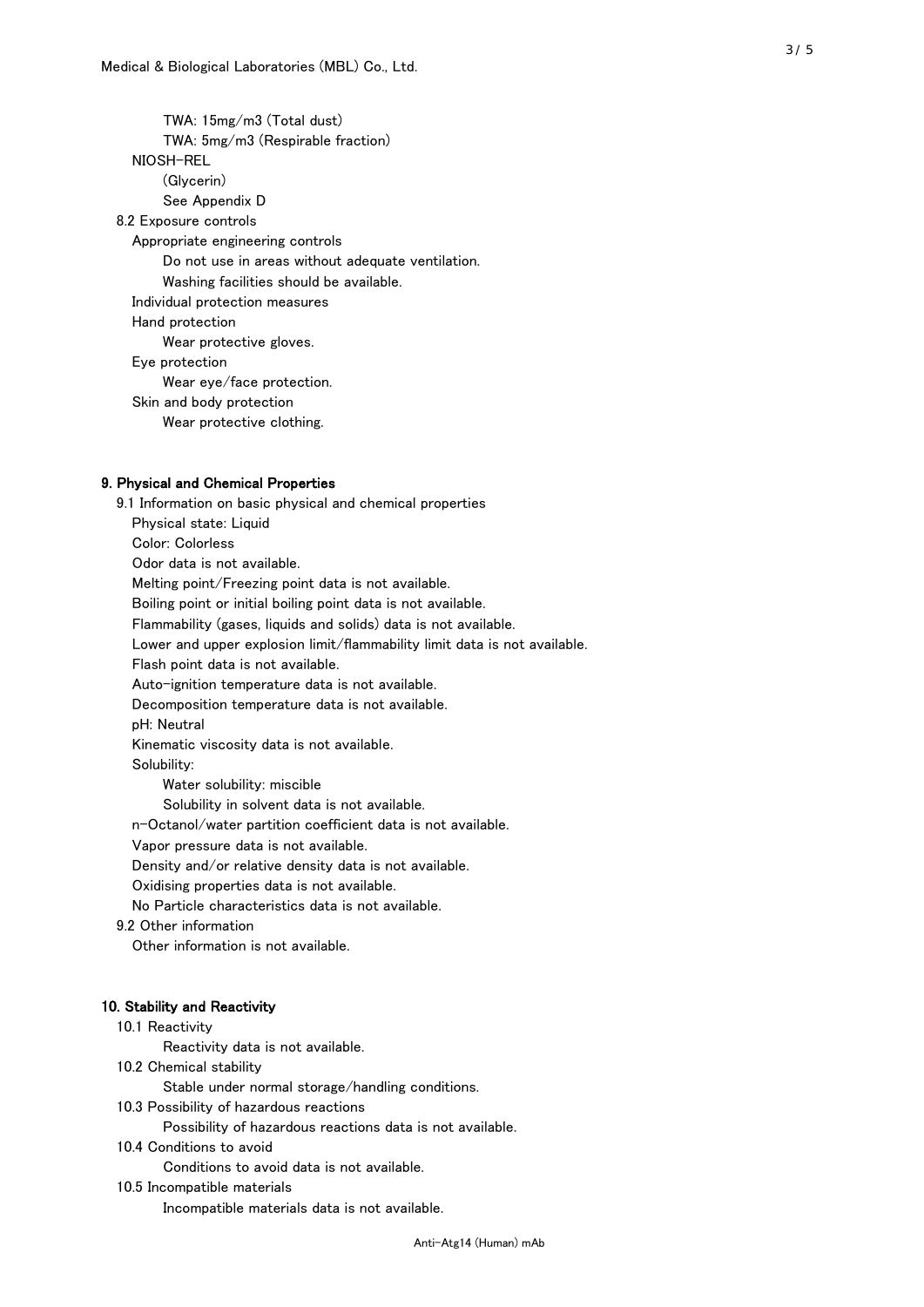10.6 Hazardous decomposition products Hazardous decomposition products data is not available.

## 11. Toxicological Information

 11.1 Information on toxicological effects Acute toxicity data is not available. Irritant properties Skin corrosion/irritation data is not available. Serious eye damage/irritation data is not available. Allergenic and sensitizing effects data is not available. Mutagenic effects data is not available. Carcinogenic effects data is not available. Teratogenic effects data is not available. Reproductive toxicity data is not available. STOT

STOT-single exposure data is not available.

STOT-repeated exposure data is not available.

Aspiration hazard data is not available.

#### 12. Ecological Information

12.1 Ecotoxicity

Ecotoxicity data is not available.

Water solubility

(Glycerin)

miscible (ICSC, 2006)

12.2 Persistence and degradability

Persistence and degradability data is not available.

12.3 Bioaccumulative potential

(Glycerin)

log Pow=-1.76 (ICSC, 2006)

12.4 Mobility in soil

Mobility in soil data is not available.

12.7 Other adverse effects

Ozone depleting chemical data is not available.

#### 13. Disposal considerations

 Description of waste residues and information on their safe handling and methods of disposal, including the disposal of any contaminated packaging

13.1 Waste treatment methods

Dispose of contents/container in accordance with local/national regulation.

Contaminated packing

Dispose of container after using the contents completely.

### 14. Transport Information

 UN No., UN CLASS 14.1 UN No. or ID No.: Not applicable Not applicable to IMDG Code Not applicable to IATA Dangerous Goods Regulations

 14.5 Environmental hazards MARPOL Annex III - Prevention of pollution by harmful substances Marine pollutants (yes/no): no